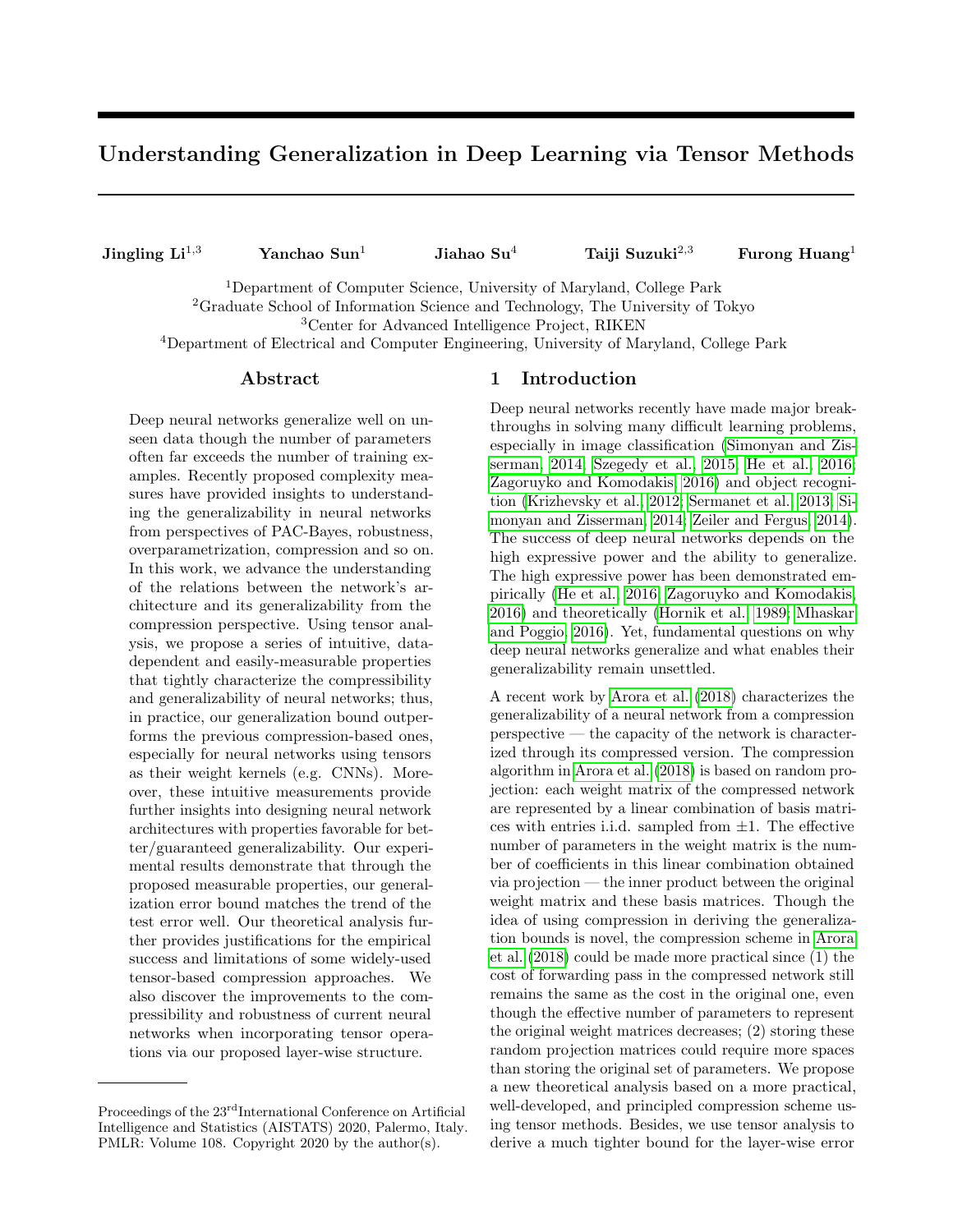propagation by exploiting additional structures in the weight tensors of neural networks, which as a result significantly tightens the generalization error bound in [Arora et al.](#page-8-0) [\(2018\)](#page-8-0).

Our approach aims to characterize the network's compressibility by measuring the low-rankness of the weight kernels. Existing compression methods in [\(Jaderberg](#page-9-4) [et al., 2014;](#page-9-4) [Denton et al., 2014;](#page-8-1) [Lebedev et al., 2014;](#page-9-5) [Kim et al., 2015;](#page-9-6) [Garipov et al., 2016;](#page-8-2) [Wang et al.,](#page-10-5) [2018;](#page-10-5) [Su et al., 2018\)](#page-10-6) implement low-rank approximations by performing matrix/tensor decomposition on weight matrices/kernels of well-trained models. However, the layers of SOTA networks, such as VGG [\(Si](#page-10-0)[monyan and Zisserman, 2014\)](#page-10-0) and WRN [\(Zagoruyko](#page-10-2) [and Komodakis, 2016\)](#page-10-2), are not necessarily low-rank: we apply CP-tensor decompositions [\(Kolda and Bader,](#page-9-7) [2009;](#page-9-7) [Anandkumar et al., 2014b;](#page-8-3) [Huang et al., 2015;](#page-9-8) [Li and Huang, 2018\)](#page-9-9) to the weight tensors of welltrained VGG-16 and WRN-28-10, and the amplitudes of the components from the CP decomposition (a.k.a  $\it CP\ spectrum)$  are demonstrated by the brown curves in Figure [1,](#page-1-0) which indicate that the layers of these pre-trained networks are not low-rank. Therefore a straightforward compression of the network cannot be easily achieved and computationally expensive fine tuning is often needed.

<span id="page-1-0"></span>

(a) VGG16 (layer 13) (b) WRN-28-10 (layer 28)

Figure 1: CP spectrum comparison (CP-VGG and CP-WRN are neural networks with CP layers).

To overcome this limitation, we propose a layer-wise structure design, CP Layer (CPL), by incorporating the variants of CP decompositions in [\(Jaderberg et al.,](#page-9-4) [2014;](#page-9-4) [Kossaifi et al., 2017;](#page-9-10) [Howard et al., 2017\)](#page-9-11). CPL re-parametrizes the weight tensors such that a Polyadic form (CP form) [\(Kolda and Bader, 2009\)](#page-9-7) can be easily learned in an end-to-end fashion.

We demonstrate that empirically, CPL allows the network to learn a low-rank structure more easily, and thus helps with compression. For example, from the pink curves in Figure [1,](#page-1-0) we see that neural networks with CPL have a spiky CP spectrum, which is an indication of low-rankness. We rigorously prove that this low-rankness in return leads to a tighter generalization bound. Moreover, we are the first to provide theoretical guarantees for the usage of CP decomposition in deep neural networks in terms of compressibility and generalizability.

Definition 1.1 (Proposed Architecture Layer). A CP Layer (CPL) with width  $R$  consists of  $R$  set of parameters  $\left\{ \lambda^{(r)}, \left\{ \bm{v}_{j}^{(r)} \right\}_{j=1}^{N} \right\}_{r=1}^{R}$  where  $\bm{v}_{j}^{(r)}$  is a vector in  $\mathbb{R}^{d_j}$  with unit norm. The weight kernel of this CPL is a *N*-order tensor defined as  $\mathcal{K} := \sum_{r=1}^{R} \lambda^{(r)} \mathbf{v}_1^{(r)} \otimes$  $\cdots \otimes \bm{v}_N^{(r)},$  where  $\otimes$  denotes the vector outer-product (tensor product) defined in Appendix [B.9\)](#page--1-0)<sup>[1](#page-1-1)</sup>. Note that  $\mathcal{K} \in \mathbb{R}^{d_1 \times \cdots \times d_N}$ .

Remark. CPL allows for flexible choices of the structures since the number of components  $R$  is a tunable hyper-parameter that controls the number of parameters in CPL. The CP spectrum of this layer is denoted by  $\{\lambda^{(r)}\}_{r=1}^R$  in a descending order. The size of the weight kernel is  $d_0 \times d_1 \times \cdots \times d_N$ , while the number of parameters in CPL is  $(d_0+d_1+\cdots+d_N+1)\times R$ .

In contrast with existing works which apply CP decomposition to each layer of a reference network, no CP decomposition is needed since the components are explicitly stored as model parameters so that they can be learned from scratch via back-propagation. Moreover, compression in CP layers is natural – simply picking the top  $\hat{R}$  components to retain and pruning out the rest of them. Thus, the compression procedure using CPL does not require any costly fine-tuning while existing works on tensor-based compression may use hundreds of epochs for fine-tuning.

We further propose a series of simple, intuitive, datadependent and easily-measurable properties to measure the low-rankness in current neural networks. These properties not only guide the selection of the number of components to generate a good compression, but also tighten the bound of the layer-wise error propagation via tensor analysis. The proposed properties

- characterize the compressibility of the neural network, i.e., how much the original network can be compressed without compromising the performance on a training dataset more than certain range.
- characterize the generalizability of the compressed network, i.e. tell if a neural network is trained using normal data or corrupted data.

In our theoretical analysis, we derive generalization error bounds for neural networks with CP layers, which take both the input distribution and the compressibility of the network into account. We present a rigorous proof showing the connection of our proposed properties to the generalization error of a network. We will see in experiment section that our proposed bound is very effective at predicting the generalization error.

<span id="page-1-1"></span><sup>&</sup>lt;sup>1</sup>The  $(i_1, i_2, \ldots, i_N)$ <sup>th</sup> element of the weight kernel is  $\sum_{r=1}^R \lambda^{(r)} \boldsymbol{v}_1^{(r)}(i_1) \times \cdots \times \boldsymbol{v}_N^{(r)}(i_N).$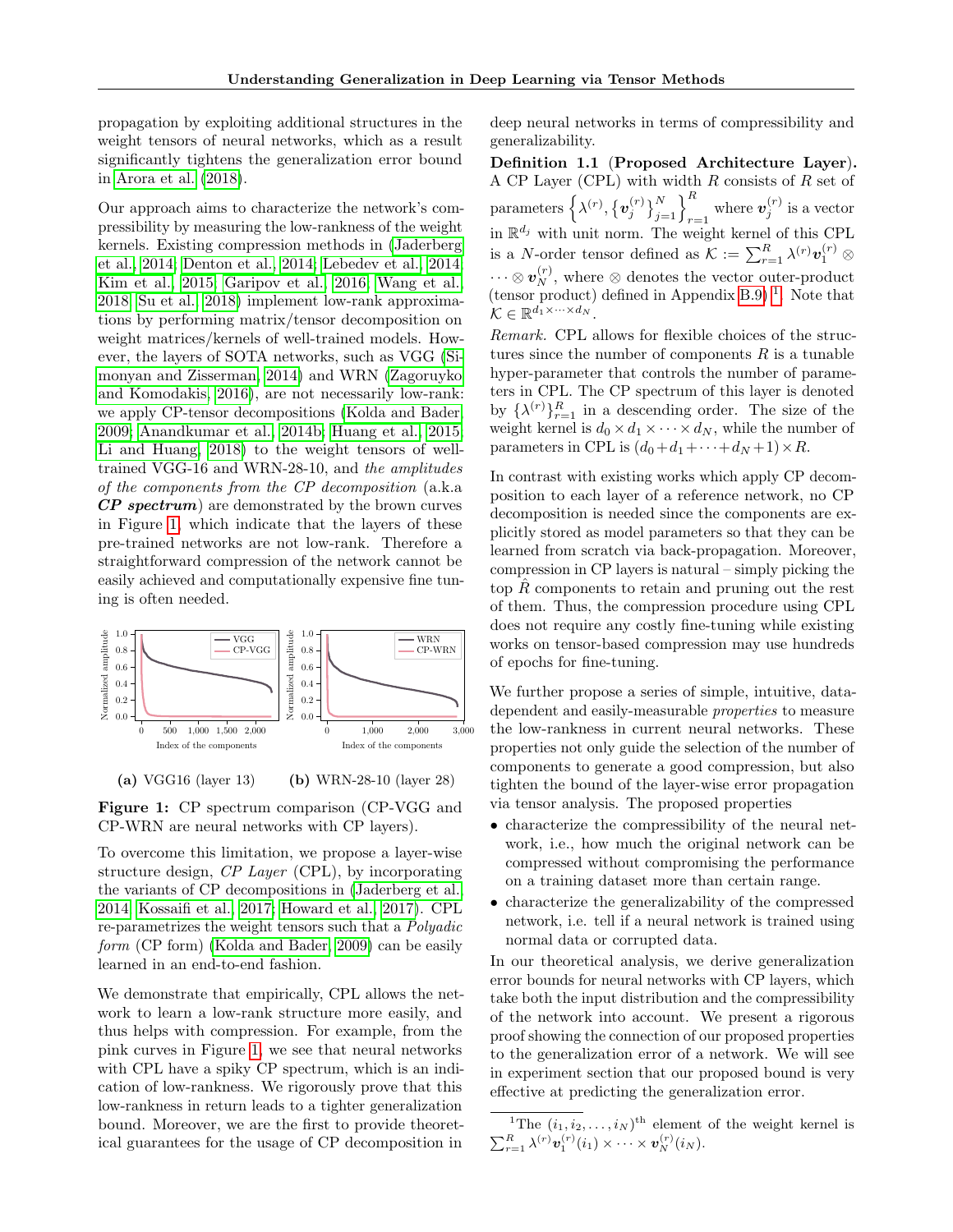Notice that, in this paper, the Polyadic form is chosen simply as a demonstration on how tensor methods could be used to improve the analysis of generalization bounds of deep neural networks. Therefore, follow-ups works could potentially analyze the effects of other tensor decomposition methods using our theoretical framework.

## Summary of Contributions

- 1. Better generalization bound of practical use. We verify that our generalization bounds can be used to guide the training of neural networks, since the calculated bound matches the trend of the test error on unseen data during the training process as shown in Figure [2b.](#page-6-0) Moreover, we demonstrate that our generalization bound is in practice tighter than the bound proposed by [\(Arora et al., 2018\)](#page-8-0) as shown in Figure [2a](#page-6-0) and Table [4.](#page--1-1) Notice that the generalization bound in [\(Arora et al., 2018\)](#page-8-0) is already orders of magnitude better than previous norm-based or compression based bounds.
- 2. Intuitive measurements of compressibility and generalizability. We propose a set of properties to characterize the low-rankness in the weight tensors of neural networks in Section [4.2.](#page-4-0) Our theoretical analysis connects the measured low-rankness with the generalizability of the model, and such connections are verified in Figure [3.](#page-6-1)
- 3. First theoretical guarantee on the generalizability and robustness for neural network architectures that allow fast and real time predictions on devices with limited memory (e.g. the architecture designs proposed in [\(Jaderberg et al., 2014;](#page-9-4) [Kossaifi et al.,](#page-9-10) [2017;](#page-9-10) [Howard et al., 2017\)](#page-9-11), which uses variants of the Polyadic form).
- 4. Practical improvements. We demonstrate that pruning out the smaller components of CP decomposition in CP layers roughly preserves the test performance without computationally expensive fine tuning (see Section [5.3](#page-7-0) and Table [5\)](#page--1-2) as our proposed layer-wise structure is easily compressible. Moreover, we discover that incorporating tensor operations via CPL reduces the generalization error of some well-known neural network architectures, and further improves the robustness of SOTA methods for learning under noisy labels (see Table [2,](#page-6-2) Table [3,](#page-7-1) Figure [5,](#page--1-3) and Figure [6\)](#page--1-1).

#### 2 Related Works

Existing Metrics to Characterizing Generalization. Classical and recent works have analyzed the generalizability of neural networks from different perspective such as VC-dimension [\(Bartlett et al., 1999;](#page-8-4) [Harvey et al., 2017\)](#page-8-5), sharpness of the solution [\(Keskar](#page-9-12) [et al., 2016\)](#page-9-12), robustness of the algorithm [\(Xu and Man](#page-10-7)[nor, 2012\)](#page-10-7), stability and robustness of the model [\(Hardt](#page-8-6) [et al., 2016;](#page-8-6) [Kuzborskij and Lampert, 2018;](#page-9-13) [Gonen](#page-8-7) [and Shalev-Shwartz, 2017;](#page-8-7) [Sokolic et al., 2016\)](#page-10-8) and over-parameterization [\(Neyshabur et al., 2018;](#page-10-9) [Du and](#page-8-8) [Lee, 2018\)](#page-8-8), or using various approaches such as PAC-Bayes theory [\(McAllester, 1999b,](#page-9-14)[a;](#page-9-15) [Langford and Caru](#page-9-16)[ana, 2002;](#page-9-16) [Neyshabur et al., 2015b,](#page-9-17) [2017b;](#page-10-10) [Dziugaite](#page-8-9) [and Roy, 2017;](#page-8-9) [Golowich et al., 2018\)](#page-8-10), norm-based analysis [\(Bartlett and Mendelson, 2002;](#page-8-11) [Neyshabur](#page-9-18) [et al., 2015a;](#page-9-18) [Kawaguchi et al., 2017;](#page-9-19) [Golowich et al.,](#page-8-12) [2017\)](#page-8-12), compression based approach [\(Arora et al., 2018\)](#page-8-0), and combinations of the above approaches [\(Neyshabur](#page-10-10) [et al., 2017b](#page-10-10)[,a;](#page-9-20) [Bartlett et al., 2017;](#page-8-13) [Zhou et al., 2018\)](#page-10-11) (see [\(Jakubovitz et al., 2018\)](#page-9-21) for a complete survey). While these works provide deep theoretical insights to the understanding of the generalizability in neural networks, they did not provide practical techniques to improve generalization.

For the progress on non-vacuous generalization bounds, [Dziugaite and Roy](#page-8-9) [\(2017\)](#page-8-9) use non-convex optimization and PAC-Bayesian analysis to obtain a non-vacuous sample bound on MNIST, and [Zhou et al.](#page-10-11) [\(2018\)](#page-10-11) use a PAC-Bayesian compression approach to obtain nonvacuous generalization bounds on both MNIST and ImageNet via smart choices of the prior. While being creative, both bounds are less intuitive and provide little insight into what properties are favorable for networks to have better generalizability. In addition, the tensor-based compression methods are complementary to the compression approach used in [\(Zhou et al., 2018\)](#page-10-11), which combines pruning, quantization and huffman coding [\(Han et al., 2015\)](#page-8-14); the tensor-based compression methods can be combined with the approaches used in [\(Han et al., 2015\)](#page-8-14) to potentially tighten the generalization bound obtained in [\(Zhou et al., 2018\)](#page-10-11).

Improving generalization in practice. Authors of [\(Neyshabur et al., 2015a\)](#page-9-18) proposed an optimization method PATH-SGD which improves the generalization performance empirically. While [\(Neyshabur](#page-9-18) [et al., 2015a\)](#page-9-18) focuses on the optimization approach, we provide a different practical approach that helps the understanding of the relations between the network architecture and its generalization ability.

Comparison with Arora et al. [\(Arora et al.,](#page-8-0) [2018\)](#page-8-0). Besides practical improvements of generalization error, our work improves the results obtained by [\(Arora et al., 2018\)](#page-8-0): 1) we provide a tightened layerwise analysis using tensor method to directly bound the operator norm of the weight kernel (e.g. Lemma [C.5](#page--1-4) and Lemma [C.8\)](#page--1-5). The interlayer properties introduced by [\(Arora et al., 2018\)](#page-8-0) are orthogonal to our proposed layer-wise properties and they can be well-combined; 2) in practice, our bound outperforms that of [\(Arora et al.,](#page-8-0)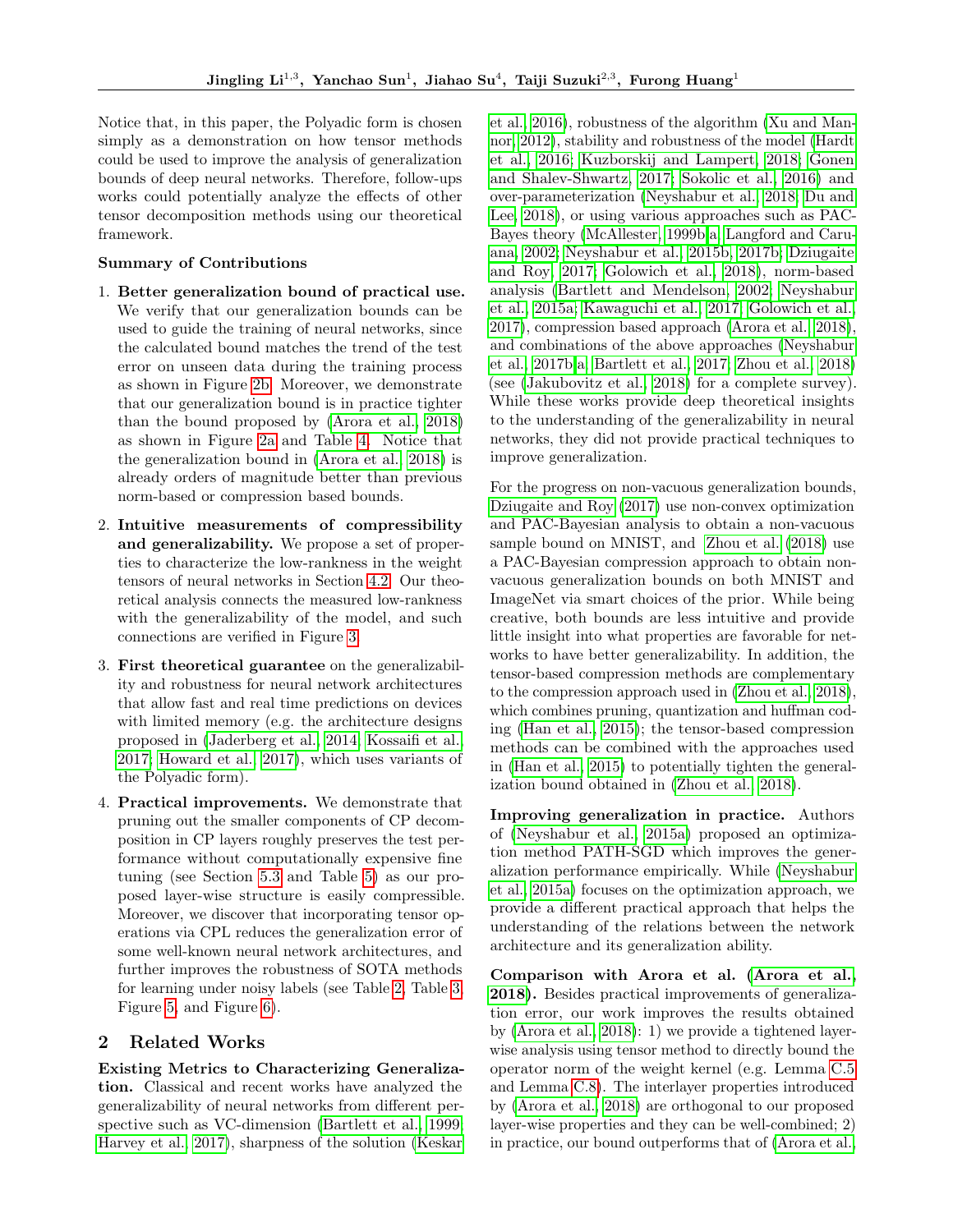[2018\)](#page-8-0) in terms of the achieved degree of compression (detailed discussions in Section [5.2](#page-7-2) and Section [A.2\)](#page--1-6); 3) for fully connected (FC) neural networks, our proposed reshaping factor (definition [E.2\)](#page--1-7) further tightens the generalization bound as long as the inputs to the FC layers have some low-rank structures; 4) we extend our theoretical analysis to neural networks with skip connections, while the theoretical analysis in [Arora](#page-8-0) [et al.](#page-8-0) [\(2018\)](#page-8-0) only applies to FC and CNN.

Comparison with existing CP decomposition for network compression. While CP decomposition has been commonly used in neural network compression [\(Denton et al., 2014;](#page-8-1) [Lebedev et al., 2014;](#page-9-5) [Kossaifi](#page-9-10) [et al., 2017\)](#page-9-10), our proposed compression method is very different from theirs. First, the the tensor contraction layer [Kossaifi et al.](#page-9-10) [\(2017\)](#page-9-10) is a special case of our CPL for FC layers when we set the number of components to be 1. Second, the number of components in our proposed CPL can be arbitrarily large (as it is a tunable hyper-parameter), while the number of components of layers in [\(Denton et al., 2014;](#page-8-1) [Lebedev](#page-9-5) [et al., 2014;](#page-9-5) [Kossaifi et al., 2017\)](#page-9-10) are determined by the compression ratio. Third, no tensor decomposition is needed for evaluating the generalizability and compressing neural networks with CP layers as the components from the CP decomposition are already stored as model parameters. Moreover, as the smaller components in CPL are pruned during the compression, the performance of the compressed neural net is often preserved and thus no expensive fine tuning is required (see Table [5\)](#page--1-2). The depthwise-separable convolution used in MobileNet [\(Howard et al., 2017\)](#page-9-11) is a specific implementation of CPL; thus, our theoretical analysis can provide generalization guarantees for the MobileNet architecture.

### 3 Notations and Preliminaries

In this paper, we use  $S$  to denote the set of training samples drawn from a distribution D with  $|S| = m$ . Let  $n$  denote the number of layers in a given neural network, and superscripts of form  $(k)$  denote properties related to the  $k^{\text{th}}$  layer. We put "CP" in front of a network's name to denote such a network with CP layers (e.g. CP-VGG denotes a VGG with CP layers). For any positive integer n, let  $[n] := \{1, 2, ..., n\}$ . Let  $|a|$  denote the absolute value of a scalar  $a$ . Given a vector  $\boldsymbol{a} \in \mathbb{R}^d$ , a matrix  $\boldsymbol{A} \in \mathbb{R}^{d \times k}$ , and a tensor  $A \in \mathbb{R}^{d_1 \times d_2 \times d_3}$ , their norms are defined as follows: (1) Vector norm:  $\|\boldsymbol{a}\|$  denotes the  $\ell_2$  norm. (2) Matrix norms: Let  $\|\pmb{A}\|_*$  denote its nuclear norm,  $\|\pmb{A}\|_{\mathsf{F}}$  denote its Frobenius norm, and  $\|\mathbf{A}\|$  denote its operator norm (spectral norm), where  $\sigma_i(A)$  denotes the i<sup>th</sup> largest singular value of  $A$ . (3) **Tensor norms:** Let  $\|\mathcal{A}\| = \max_{x \in \mathbb{R}^{d_1}, y \in \mathbb{R}^{d_2}, z \in \mathbb{R}^{d_3}} \frac{|A(x,y,z)|}{\|x\| \|y\| \|z\|}$  $\frac{|A(x,y,z)|}{||x|| ||y|| ||z||}$  denote its operator norm, and  $||\mathcal{A}||_{\mathsf{F}}$  its Frobenius norm. Moreover, we

use ⊗ to denote the outer product operator, and **∗** to denote **the convolution operator**. We use  $\mathcal{F}_m$ to denote m-dimensional discrete Fourier transform, and use tilde symbols to denote tensors after DFT (e.g.  $\tilde{\mathcal{T}} = \mathcal{F}_m(\mathcal{T})$ ). A Polyadic decomposition (CP decomposition) [\(Kruskal, 1989;](#page-9-22) [Kolda and](#page-9-7) [Bader, 2009\)](#page-9-7) of a *N*-order tensor  $\mathcal{K} \in \mathbb{R}^{d_1 \times d_2 \times \cdots \times d_N}$ is a linear combination of rank-one tensors that is equal to K:  $\mathcal{K} = \sum_{r=1}^{R} \lambda^{(r)} \boldsymbol{v}_1^{(r)} \otimes \cdots \otimes \boldsymbol{v}_N^{(r)}$  where  $\forall r \in [R], \forall j \in [N], \left\| \boldsymbol{v}_j^{(r)} \right\| = 1.$  Margin loss [Arora](#page-8-0) [et al.](#page-8-0) [\(2018\)](#page-8-0): we use  $L_{\gamma}(\mathbb{M})$  and  $\hat{L}_{\gamma}(\mathbb{M})$  to denote the expected and empirical margin loss of a neural network M with respect to a margin  $\gamma \geq 0$ . The expected margin loss of a neural network M is defined as  $L_{\gamma}(\mathbb{M}) :=$  $\mathbb{\tilde{P}}_{(\bm{x},y)\in D}\big[\mathbb{M}(\bm{x})[y]\leq \gamma + \max_{i\neq y}\mathbb{M}(\bm{x})[i]\big].$ 

## 4 CNNs with CPL: Compressibility and Generalization

In this section, we derive the generalization bound for a convolutional neural network (denoted as M) using tensor methods and standard Fourier analysis. The complete proof is in Appendix Section [D.](#page--1-8) For simplicity, we assume that there is no pooling layer (e.g. max pooling) in M since adding pooling layer will only lead to a smaller generalization bound (the perturbation error in our analysis decreases with the presence of pooling layers). The derived generalization bound can be directly extended to various neural network architectures (e.g. neural networks with pooling layers, and neural networks with batch normalization). The generalization bounds for fully connected neural networks and neural networks with skip connections are presented in Appendix Section [E.4](#page--1-9) and [F.3](#page--1-10) respectively.

#### 4.1 Compression of a CNN with CPL

We first illustrate how to compress any given CNN M by presenting a compression algorithm (Algorithm [1\)](#page-4-1). We will see that this compression algorithm guarantees a good estimation of the generalization bound for the compressed network  $\hat{M}$ .

**Original CNN**  $\mathbb M$  is of *n* layers with ReLU activation, its  $k^{\text{th}}$  layer weight tensor  $\mathcal{M}^{(k)}$  is a 4<sup>th</sup> order tensor of size  $=\#$  of input channel  $s^{(k)} \times \#$  of output channel  $o^{(k)} \times$  kernel height  $k_x^{(k)} \times$  kernel width  $k_y^{(k)}$ . Let the  $3^{\text{rd}}$  order tensor  $\mathcal{X}^{(k)} \in \mathbb{R}^{H^{(k)} \times W^{(k)} \times s^{(k)}}$  denote the input to the  $k^{\text{th}}$  layer, and  $\mathcal{Y}^{(k)} \in \mathbb{R}^{H^{(k)} \times W^{(k)} \times o^{(k)}}$  denote the output of the  $k^{\text{th}}$  layer before activation. Therefore  $\mathcal{X}^{(k)} = \text{ReLU}(\mathcal{Y}^{(k-1)})$ . We use i to denote the index of input channels, and  $j$  to denote the index of output channels. We further use  $f$  and  $g$  to denote the indices of width and height in the frequency domain.

<span id="page-3-0"></span>Proposition 4.1 (Polyadic Form of original CNN M). For each layer k, the weight tensor  $\mathcal{M}^{(k)}$  has a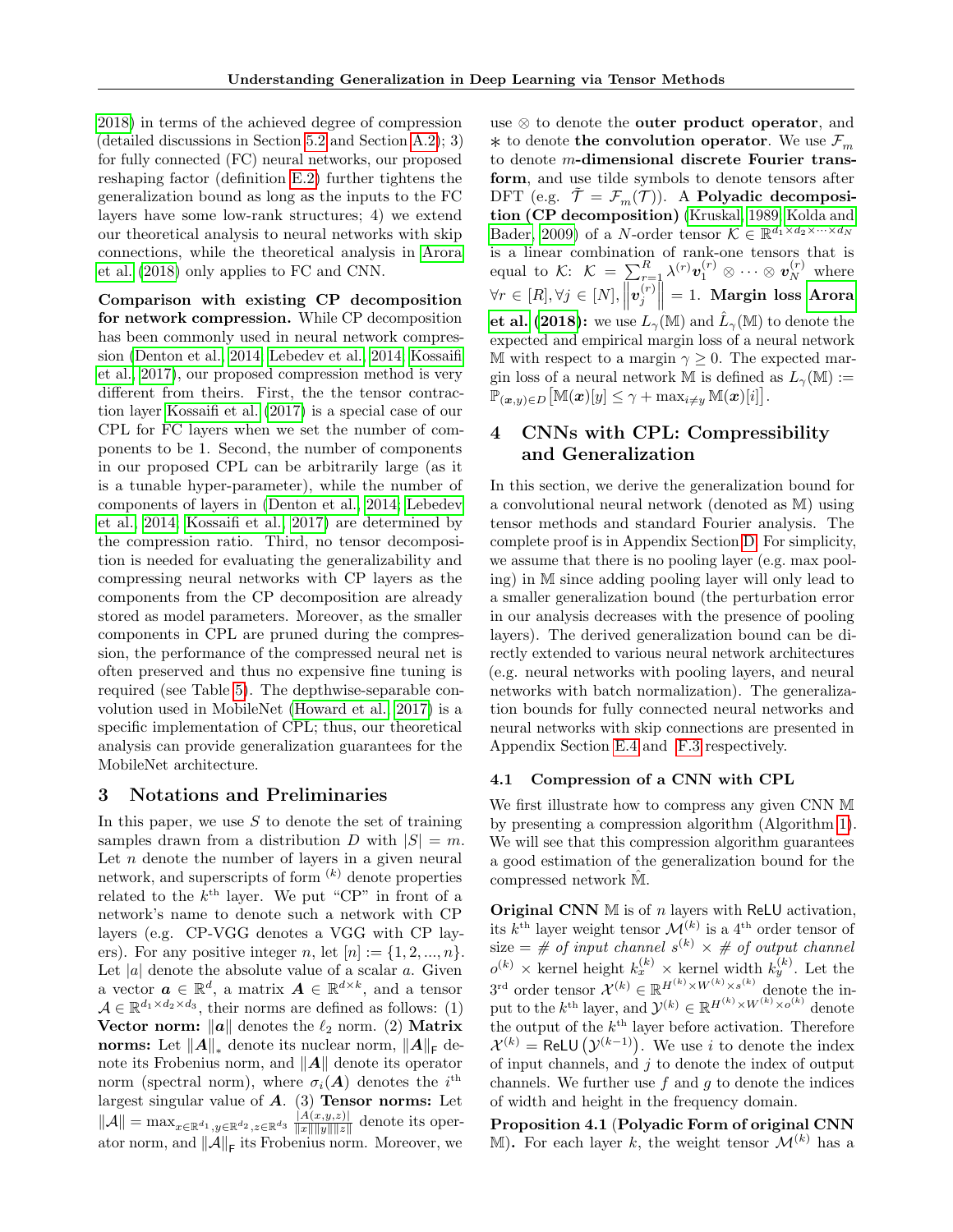Polyadic form with number of components  $R^{(k)}$  <  $\min\{s^{(k)}o^{(k)},s^{(k)}k_x^{(k)}k_y^{(k)},o^{(k)}k_x^{(k)}k_y^{(k)}$ [\(Kolda and](#page-9-7)  $\text{Bader, 2009):} \;\; \mathcal{M}^{(k)} \, = \, \sum_{r=1}^{R^{(k)}} \lambda^{(k)}_r \bm{a}^{(k)}_r \otimes \bm{b}^{(k)}_r \otimes \bm{C}^{(k)}_r,$  $\text{Bader, 2009):} \;\; \mathcal{M}^{(k)} \, = \, \sum_{r=1}^{R^{(k)}} \lambda^{(k)}_r \bm{a}^{(k)}_r \otimes \bm{b}^{(k)}_r \otimes \bm{C}^{(k)}_r,$  $\text{Bader, 2009):} \;\; \mathcal{M}^{(k)} \, = \, \sum_{r=1}^{R^{(k)}} \lambda^{(k)}_r \bm{a}^{(k)}_r \otimes \bm{b}^{(k)}_r \otimes \bm{C}^{(k)}_r,$ where the CP-spectrum is in a descending order, i.e.,  $\lambda_1^{(k)} \geq \lambda_2^{(k)} \geq \cdots \geq \lambda_{R^{(l)}}^{(k)}$  $\mathbf{R}^{(k)}$ . All  $\mathbf{a}_r^{(k)}$ ,  $\mathbf{b}_r^{(k)}$  are unit vectors in  $\mathbb{R}^{s^{(k)}}$  and  $\mathbb{R}^{o^{(k)}}$  respectively, and  $\mathbf{C}_r^{(k)}$  is a matrix in  $\mathbb{R}^{k_x^{(k)} \times k_y^{(k)}}$  with  $||C_r^{(k)}||_{\text{F}} = 1$ . The  $R^{(k)}$  required for the Polyadic Form is called tensor rank.

Transform original CNN to a CNN with CP layers. By Proposition [4.1,](#page-3-0) each weight tensor  $\mathcal{M}^{(k)}$ in M can be represented in a Polyadic form (CP form) and thus is transformed to a CPL. The total number of parameters in CPL is  $R^{(k)} \times (s^{(k)} + o^{(k)} + k_x^{(k)} k_y^{(k)} + 1)$ . Thus, a smaller  $R^{(k)}$  leads to fewer number of effective parameters and indicates more compression.

Compress Original CNN  $M$  to  $\hat{M}$ . We illustrate the compression procedure in Algorithm [1.](#page-4-1) Feeding a CNN M to the compression algorithm, we obtain a compressed CNN  $\hat{M}$ , where for each layer k, the weight tensor in  $\hat{M}$  is  $\hat{\mathcal{M}}^{(k)} = \sum_{r=1}^{\hat{R}^{(k)}} \lambda_r^{(k)} a_r^{(k)} \otimes b_r^{(k)} \otimes$  $\mathbf{c}_r^{(k)}$  for some  $\hat{R}^{(k)} \leq R^{(k)}$  . Similarly, we use  $\hat{\mathcal{X}}^{(k)}$  to denote the input tensor of the  $k^{\text{th}}$  layer in  $\hat{\mathbb{M}}$  and  $\hat{\mathcal{Y}}^{(k)}$ to denote the output tensor of the  $k^{\text{th}}$  layer in  $\hat{M}$  before activation. Therefore  $\hat{\mathcal{X}}^{(k)} = \text{ReLU}\left(\hat{\mathcal{Y}}^{(k-1)}\right)$ . Notice that  $\hat{\mathcal{X}}^{(k)}$ ,  $\hat{\mathcal{Y}}^{(k)}$  are of the same shapes as  $\mathcal{X}^{(k)}$ ,  $\mathcal{Y}^{(k)}$ respectively and  $\mathcal{X}^{(1)} = \hat{\mathcal{X}}^{(1)}$  since the input data to both networks  $M$  and  $M$  is the same.

The compression Algorithm [1](#page-4-1) is designed to compress any CNN, and therefore requires applying explicit CP decompositions to the weight tensors of traditional CNNs (the step 3 in Algorithm [1\)](#page-4-1). However, for a CNN with CP layers, these CP components are already stored as weight parameters in our CPL structure, and thus are known to the compression algorithm in advance. Therefore, no tensor decomposition is needed when compressing CNNs with CPL as we can prune out the components with smaller amplitudes directly.

#### <span id="page-4-0"></span>4.2 Characterizing Compressibility of CNN with CPL: Network Properties

In this section, we propose the following layer-wise properties that can be evaluated based on the training data S: tensorization factor (TF), tensor noise bound (TNB), and *layer cushion* (LC) [\(Arora et al., 2018\)](#page-8-0). These proposed properties are very effective at characterizing the compressibility of a neural network. As Algorithm [1'](#page-4-1)s sub-procedure FBRC selects a set of number of components  $\{\hat{R}^{(k)}\}_{k=1}^n$  to obtain a compressed network  $\hat{\mathbb{M}}$  whose output is similar to that of the original network (i.e.,  $\left\|\mathbb{M}(\mathcal{X}) - \hat{\mathbb{M}}(\mathcal{X})\right\|_{\mathsf{F}} \leq \epsilon \left\|\mathbb{M}(\mathcal{X})\right\|_{\mathsf{F}}$  for any input  $\mathcal{X} \in S$ , our proposed properties will assist the selections of  $\{\hat{R}^{(k)}\}_{k=1}^n$  to guarantee that Algorithm [1](#page-4-1)

### <span id="page-4-1"></span>Algorithm 1 Compression of Convolutional Neural Networks

FBRC (in Appendix [G\)](#page--1-11) calculates a set of number of components  $\{\hat{R}^{(k)}\}_{k=1}^{n}$  for the compressed network such that  $\|\mathbb{M}(\mathcal{X}) - \hat{\mathbb{M}}(\mathcal{X})\|_{\mathsf{F}} \leq \epsilon \|\mathbb{M}(\mathcal{X})\|_{\mathsf{F}}$  holds for any given  $\epsilon$  and  $|| \cdot$   $||_F$   $||_F$   $||_F$   $||_F$   $||_F$   $||_F$   $||_F$   $||_F$   $||_F$   $||_F$   $||_F$   $||_F$   $||_F$   $||_F$   $||_F$   $||_F$   $||_F$   $||_F$   $||_F$   $||_F$   $||_F$   $||_F$   $||_F$   $||_F$   $||_F$   $||_F$   $||_F$   $||_F$   $||_F$   $||_F$   $||_F$   $||_F$   $||_F$   $||_F$   $||_F$   $||_F$ 

 $^\Delta$  CNN-Project (in Appendix [G\)](#page--1-11) takes a given set of number of components  $\{\hat{R}^{(k)}\}_{k=1}^{n}$  and returns a compressed network $\hat{\mathbb{M}}$  by pruning out the smaller components in the CP spectrum of the weight tensors of M.

More intuitions of the sub-procedures FBRC and CNN-Project are described in Section [4.2](#page-4-0) and Appendix [G.](#page--1-11)

**Input:** A CNN M of n layers and a margin  $\gamma$ 

**Output:** A compressed 
$$
\hat{\mathbb{M}}
$$
 whose  
pected error  $L_0(\hat{\mathbb{M}}) \leq \hat{L}_{\gamma}(\mathbb{M}) + \tilde{O}(\sqrt{\frac{\sum_{k=1}^{n} \hat{R}^{(k)}(s^{(k)} + o^{(k)} + k_x^{(k)} \times k_y^{(k)} + 1}{m}})$ 

- 1: Calculate all layer cushions  $\{\zeta^{(k)}\}_{k=1}^n$  based on definition [4.4](#page-5-0)
- 2: Pick  $R^{(k)} = \min\{s^{(k)}o^{(k)}, s^{(k)}k_x^{(k)}k_y^{(k)}, o^{(k)}k_x^{(k)}k_y^{(k)}\}$ for each layer  $k$
- 3: If M does not have CPL, apply a CP-decomposition to the weight tensor of each layer  $k$
- 4: Set the perturbation parameter  $\epsilon := \frac{\gamma}{2 \max_{\mathcal{X}} ||\mathbb{M}(\mathcal{X})||_{\mathsf{F}}}$

5: Compute number of components needed for each layer of the compressed network  $\{\hat{R}^{(k)}\}_{k=1}^n$  ←  $\mathsf{FBRC}^{\square}\Big(\{\mathcal{M}^{(k)}\}_{k=1}^n, \{R^{(k)}\}_{k=1}^n, \{\zeta^{(k)}\}_{k=1}^n, \epsilon\Big)$  $\mathsf{FBRC}^{\square}\Big(\{\mathcal{M}^{(k)}\}_{k=1}^n, \{R^{(k)}\}_{k=1}^n, \{\zeta^{(k)}\}_{k=1}^n, \epsilon\Big)$  $\mathsf{FBRC}^{\square}\Big(\{\mathcal{M}^{(k)}\}_{k=1}^n, \{R^{(k)}\}_{k=1}^n, \{\zeta^{(k)}\}_{k=1}^n, \epsilon\Big)$ 

 $6\colon\thinspace \hat{\mathbb M}\leftarrow \textsf{CNN-Project}^{\triangle}\Big(\mathbb M, \{\hat R^{(k)}\}_{i=1}^n\Big)$  $6\colon\thinspace \hat{\mathbb M}\leftarrow \textsf{CNN-Project}^{\triangle}\Big(\mathbb M, \{\hat R^{(k)}\}_{i=1}^n\Big)$  $6\colon\thinspace \hat{\mathbb M}\leftarrow \textsf{CNN-Project}^{\triangle}\Big(\mathbb M, \{\hat R^{(k)}\}_{i=1}^n\Big)$ 

7: Return the compressed convolutional neural network M

returns a "good" compressed network.

<span id="page-4-2"></span>**Definition 4.2.** [tensorization factor  $t_j^{(k)}$ ] The tensorization factors  $\left\{t_j^{(k)}\right\}_{i=1}^{R^{(k)}}$  $j=1$  of the  $k^{\text{th}}$  layer is defined as

$$
t_j^{(k)} := \max_{f,g} \sum_{r=1}^j \left| \lambda_r^{(k)} \right| \left| \tilde{C}_r^{(f,g)} \right| \tag{1}
$$

where  $\lambda_r^{(k)}$  is the  $r^{\text{th}}$  largest value in the CP spectrum of the weight tensor  $\mathcal{M}^{(k)}$  and  $\tilde{C}_r^{(f,g)}$  denotes the amplitude at the frequency  $(f, q)$ .

Remark. The tensorization factor characterizes both the generalizability and the expressive power of a given network. For a fixed  $j$ , a smaller tensorization factor indicates the original network is more compressible and thus has a smaller generalization bound. However, a smaller tensorization factor may also indicate that the given network do not possess enough expressive power. Thus, during the compression of a neural network with good generalizability, we need to find a "good" j that generates a tensorization factor demonstrating the balance between a small generalization gap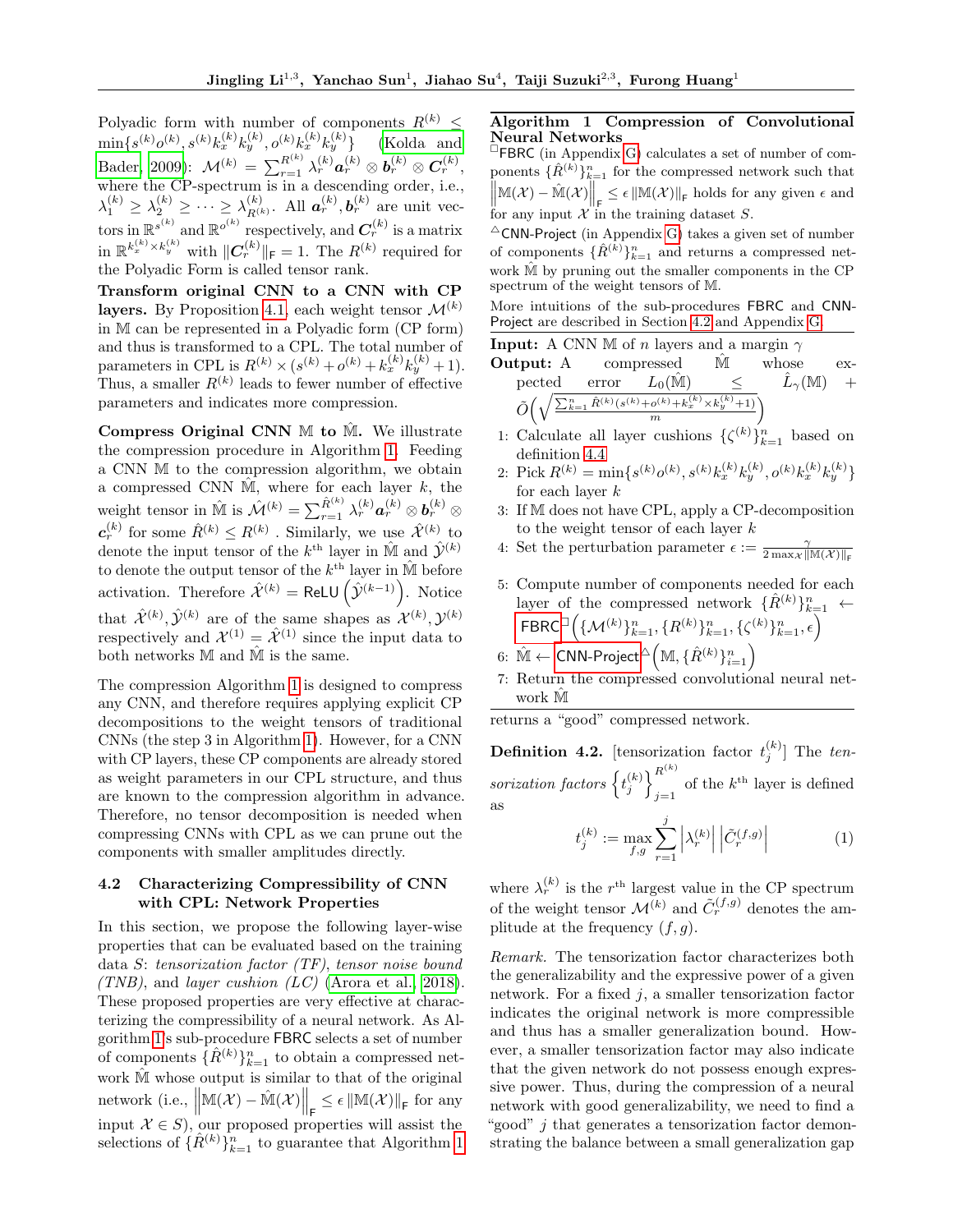and high expressive power.

<span id="page-5-1"></span>**Definition 4.3.** [tensor noise bound  $\xi_j^{(k)}$ ] The tensor noise bound  $\{ \xi_j^{(k)} \}_{j=1}^{R^{(k)}}$ of the  $k^{\text{th}}$  layer measures the amplitudes of the remaining components after pruning the ones with amplitudes smaller than the  $\lambda_j^{(k)}$ :

$$
\xi_j^{(k)} := \max_{f,g} \sum_{r=j+1}^{R^{(k)}} \left| \lambda_r^{(k)} \right| \left| \tilde{C}_r^{(f,g)} \right| \tag{2}
$$

Remark. For a fixed  $j$ , a smaller tensor noise bound indicates the original neural network's weight tensor is more low-rank and thus more compressible.

<span id="page-5-0"></span>**Definition 4.4.** [layer cushion  $\zeta^{(k)}$ ] As introduced in [Arora et al.](#page-8-0) [\(2018\)](#page-8-0), the layer cushion of the  $k^{\text{th}}$  layer is defined to be the largest value  $\zeta^{(k)}$  such that for any  $\mathcal{X}^{(k)}\in S,$ 

$$
\zeta^{(k)}\left(\left\|\mathcal{M}^{(k)}\right\|_{\mathsf{F}}/\sqrt{H^{(k)}W^{(k)}}\right)\left\|\mathcal{X}^{(k)}\right\|_{\mathsf{F}} \leq \left\|\mathcal{M}^{(k+1)}\right\|_{\mathsf{F}}\tag{3}
$$

Following [Arora et al.](#page-8-0) [\(2018\)](#page-8-0), layer cushion considers how much the output tensor  $\|\mathcal{M}^{(k+1)}\|_{\mathsf{F}}$  grows w.r.t. the weight tensor  $\|\mathcal{M}^{(k)}\|_{\mathsf{F}}$  and the input  $\|\mathcal{X}^{(k)}\|_{\mathsf{F}}$ .

Remark. As introduced in [Arora et al.](#page-8-0) [\(2018\)](#page-8-0), the layer cushion considers how much smaller the output  $\|\mathcal{X}^{(k+1)}\|_{\mathsf{F}}$  of the  $k^{\text{th}}$  layer (after activation) compares with the product between the weight tensor  $\|\mathcal{M}^{(k)}\|_{\mathsf{F}}$ and the input  $\|\mathcal{X}^{(k)}\|_{F}$ . Note that our layer cushion can be larger than 1 if models use batchnorm, and larger layer cushions will render smaller generalization bounds as also shown in [\(Arora et al., 2018\)](#page-8-0).

Our proposed properties, orthogonal to the interlayer properties introduced in [\(Arora et al., 2018\)](#page-8-0), provide better measurements of the compressibility in each individual convolutional layer via the use of tensor analysis and Fourier analysis, and thus lead to a tighter bound of the layer-wise error propagation.

#### 4.3 Generalization Guarantee of CNNs

Based on Algorithm [1](#page-4-1) and our proposed properties in section [4.2,](#page-4-0) we obtain a generalization bound for the compressed convolutional neural network Mˆ and, in section [5,](#page-6-3) we will evaluate this bound explicitly.

<span id="page-5-3"></span>Theorem 4.5 (Main Theorem). For any convolutional neural network  $M$  with n layers, Algorithm [1](#page-4-1) generates a compressed CNN Mˆ such that with high probability, the expected error  $L_0(\mathbb{M})$  is bounded by the empirical margin loss  $\hat{L}_{\gamma}(\mathbb{M})$  (for any margin  $\gamma \geq 0$ ) and a complexity term defined as follows

$$
L_0(\hat{\mathbb{M}}) \leq \hat{L}_{\gamma}(\mathbb{M}) + \left( \sqrt{\frac{\sum_{k=1}^n \hat{R}^{(k)}(s^{(k)} + o^{(k)} + k_x^{(k)}k_y^{(k)} + 1)}{m}} \right) \tag{4}
$$

given that for all layer  $k$ , the number of components  $\tilde{R}^{(k)}$  in the compressed network satisfies that

<span id="page-5-2"></span>
$$
\hat{R}^{(k)} = \min \left\{ j \in [R^{(k)}] | \xi_j^{(k)} \Pi_{i=k+1}^n t_j^{(i)} \le C \right\} \tag{5}
$$

$$
\text{ with } C = \frac{\gamma}{2n \max_{\mathcal{X} \in S} \left\| \mathbb{M}(\mathcal{X}) \right\|_{\mathsf{F}}} \Pi_{i=k}^n \zeta^{(i)} \left\| \mathcal{M}^{(i)} \right\|_{\mathsf{F}}
$$

where  $t_j^{(k)}$ ,  $\xi_j^{(k)}$  and  $\zeta^{(k)}$  are data dependent measurable properties — tensorization factor, tensor noise bound, and layer cushion of the  $k^{\text{th}}$  layer in definitions [4.2,](#page-4-2) [4.3](#page-5-1) and [4.4](#page-5-0) respectively.

Remark. How well the compressed neural network approximates the original network is related to the choice of  $\hat{R}^{(k)}$ . Inside equation [\(5\)](#page-5-2), C is some value independent of the choice of  $j$  in the inequality. Therefore, the number of components for the  $k^{\text{th}}$  layer in the compressed network,  $\hat{R}^{(k)}$ , is the smallest  $j \in [R^{(k)}]$  such that the inequality  $\xi_j^{(k)} \Pi_{i=k+1}^n t_j^{(i)} \leq C$  holds. Hence, smaller tensorization factors and tensor noise bounds will make the LHS smaller, and larger layer cushions will make the RHS, C, larger. As a result, if the above inequality for each layer can be satisfied by a smaller  $j$ , the obtained generalization bound will be tighter as we can obtain a smaller  $\hat{R}^{(k)}$ .

Analysis of generalization bounds in Theorem [4.5](#page-5-3): This proposed generalization error bound is proportional to the number of components in the CP layers of the compressed neural network. Therefore, when the original neural network is highly compressible or very low-rank, the number of components needed will be lower, which thus renders a smaller generalization error bound.

The proof of Theorem [4.5](#page-5-3) is in Appendix Section [D\)](#page--1-8), and the proof sketch is as follows.

Proof sketch of Theorem [4.5:](#page-5-3) We first establish that the difference of the outputs between the compressed CNN Mˆ and the original CNN M is bounded by  $\frac{\gamma}{2 \max_{\mathcal{X}} ||\mathbb{M}(\mathcal{X})||_{\text{F}}}$  using Lemma [D.5.](#page--1-0) Then we show the covering number of the compressed network  $\hat{M}$  is  $\tilde{O}(d)$  via Lemma [D.7,](#page--1-14) where d denotes the total number of parameters in the compressed network. Bounding the covering number of CNNs with CPL to be of order  $\ddot{O}(d)$  is non-trivial as we need careful handlings of the error propagations to avoid a dependence on the product of number of components. After bounding the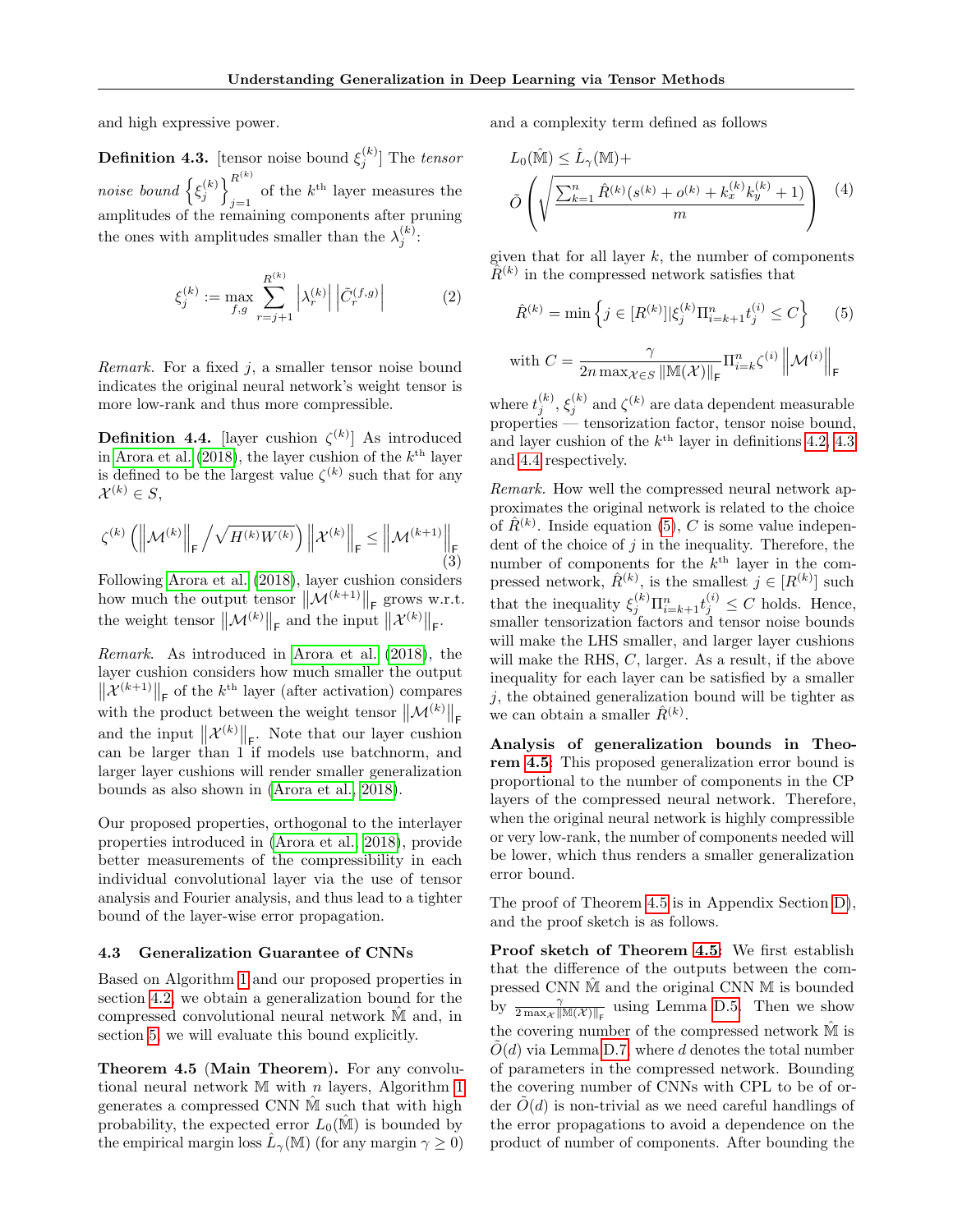<span id="page-6-5"></span>Table 1: Comparison of the training and test accuracies between neural networks (NNs) with CPL (CP-VGG-16, CP-WRN-28-10) and traditional NNs (VGG-16. WRN-28-10) on CIFAR10 dataset.

| Architect.<br>Acc. |                       |          | $VGG-16$    | WRN-28-10 |              |  |
|--------------------|-----------------------|----------|-------------|-----------|--------------|--|
| Dataset            |                       | with CPL | without CPL | with CPL  | without CPL  |  |
| CIFAR10            | Training              | 100%     | 100%        | 100%      | 100%         |  |
|                    | Test.                 | 93.68%   | $92.64\%$   | 95.09%    | $95.83\%$ *  |  |
| CIFAR100           | Training              | 100%     | 100%        | 100%      | 100%         |  |
|                    | $\operatorname{Test}$ | 71.8%    | $70.84\%$   | 76.36%    | $79.5\%$ * 2 |  |

<span id="page-6-2"></span>Table 2: Test accuracy on CIFAR10 with various label corruptions rates (CR).

| Network $/$ CR |             | 0.2       | 0.4                  | 0.6     | 0.8   |
|----------------|-------------|-----------|----------------------|---------|-------|
| CIFAR10        | $VGG-16$    | 68.76     | 44.26                | 24.89   | 13.21 |
|                | $CP-VGG-16$ | 71.09     | $\boldsymbol{51.76}$ | - 35.60 | 20.06 |
| CIFAR100       | VGG-16      | 50.94     | -30.46               | -13.6   | 1.11  |
|                | $CP-VGG-16$ | $54.51\,$ | 34.13                | 15.23   | -3.10 |

covering number, the rest of the proof follows from conventional learning theory and Theorem 2.1 in [\(Arora](#page-8-0) [et al., 2018\)](#page-8-0).

## <span id="page-6-3"></span>5 Experiments

Architecture and optimization setting. The architectures we use in the experiments consist of VGG-16 [\(Simonyan and Zisserman, 2014\)](#page-10-0), CP-VGG-16, WRN-28-10 [\(Zagoruyko and Komodakis, 2016\)](#page-10-2) and CP-WRN-28-10 (all with batch normalization). Details of the optimization settings are in [A.1.](#page--1-15)

### 5.1 Evaluation of Proposed Properties and Generalization Bounds

Tighter Generalization Bound. As shown in Fig [2a,](#page-6-0) our bound is much tighter than the the stateof-the-art bound achieved in [Arora et al.](#page-8-0) [\(2018\)](#page-8-0). The effective number of parameters in [Arora et al.](#page-8-0) [\(2018\)](#page-8-0) is orders of magnitude tighter than other capacity measures, such as  $\ell_{1,\infty}$  [\(Bartlett and Mendelson, 2002\)](#page-8-11), Frobenius [\(Neyshabur et al., 2015b\)](#page-9-17), spec  $\ell_{1,2}$  [\(Bartlett](#page-8-13) [et al., 2017\)](#page-8-13) and spec-fro [\(Neyshabur et al., 2017a\)](#page-9-20) as shown in their Figure 4 Left. The use of a more effective and practical compression approach allows us to achieve better compression (detailed discussions are in Appendix Section [A.2\)](#page--1-6).

Generalization Bounds Correlated with Test Error. We demonstrate how our generalization bound in Theorem [4.5](#page-5-3) is practically useful in characterizing the generalizability during training. In Figure [2b,](#page-6-0) (1) our calculated generalization bound matches well with the trend of the generalization error: after 140 epochs, the training error is almost zero but the test error continues to decrease in later epochs and our computed generalization bound captures these improvements especially well since epoch 150; (2) our calculated bound

<span id="page-6-0"></span>

Figure 2: (a) Effective number of parameters (proportional to the generalization bound) compared with the one derived by the current state-of-the-art [\(Arora](#page-8-0) [et al., 2018\)](#page-8-0) for VGG-16. (b) Generalization bound vs test error for CP-VGG-16. Two y-axes are applied for better visualization of the comparisons between the bound and the actual generalization/test error.

in Figure [2b](#page-6-0) for the well-trained CP-VGG-16 at epoch 300 is around 10 while the total number of parameters in this CP-VGG-16 is around 14.7M.

Compressibility of CPL: Property Evaluation. We evaluate and compare our proposed properties measuring compressibility, tensorization factor (TF), tensor noise bound (TNB) and layer cushion (LC), on two different sets of models — well-trained models with small generalization errors (thus expected to obtain small  $\{\hat{R}^{(k)}\}_{k=1}^n$ ) vs. corrupted models with large generalization errors (thus expected to obtain large  $\{\hat{R}^{(k)}\}_{k=1}^n$ ). In Figure [3](#page-6-1)(a), the number of components  $\{\hat{R}^{(k)}\}_{k=1}^n$  returned by the compression algorithm is much smaller for well-trained models than that for corrupted models, which indicates that well-trained models have higher compressibility compared to corrupted ones as expected in our theory. Moreover, in Figure [3](#page-6-1)(b-d), we can indeed tell if the model is trained using "good" data or corrupted data by evaluating our proposed properties.

<span id="page-6-1"></span>

Figure 3: Comparison of our proposed properties across layers between well-trained and corrupted CP-VGG-16. The statistics are obtained from 200 models trained under the same optimization settings.

We further apply Algorithm [1](#page-4-1) to these well-trained and corrupted models to investigate the consistency between the compression performance of Algorithm [1](#page-4-1) and our theoretical results: on average, Algorithm [1](#page-4-1) achieves a 31.83% compression rate on the well-trained models, but only an 89.7% compression rate on the corrupted models (lower compression rate is better as it implies a smaller generalization error bound). Clearly,

<span id="page-6-4"></span><sup>2</sup>†https://github.com/kuangliu/pytorch-cifar ‡https://github.com/geifmany/cifar-vgg

<sup>∗</sup> [Zagoruyko and Komodakis](#page-10-2) [\(2016\)](#page-10-2)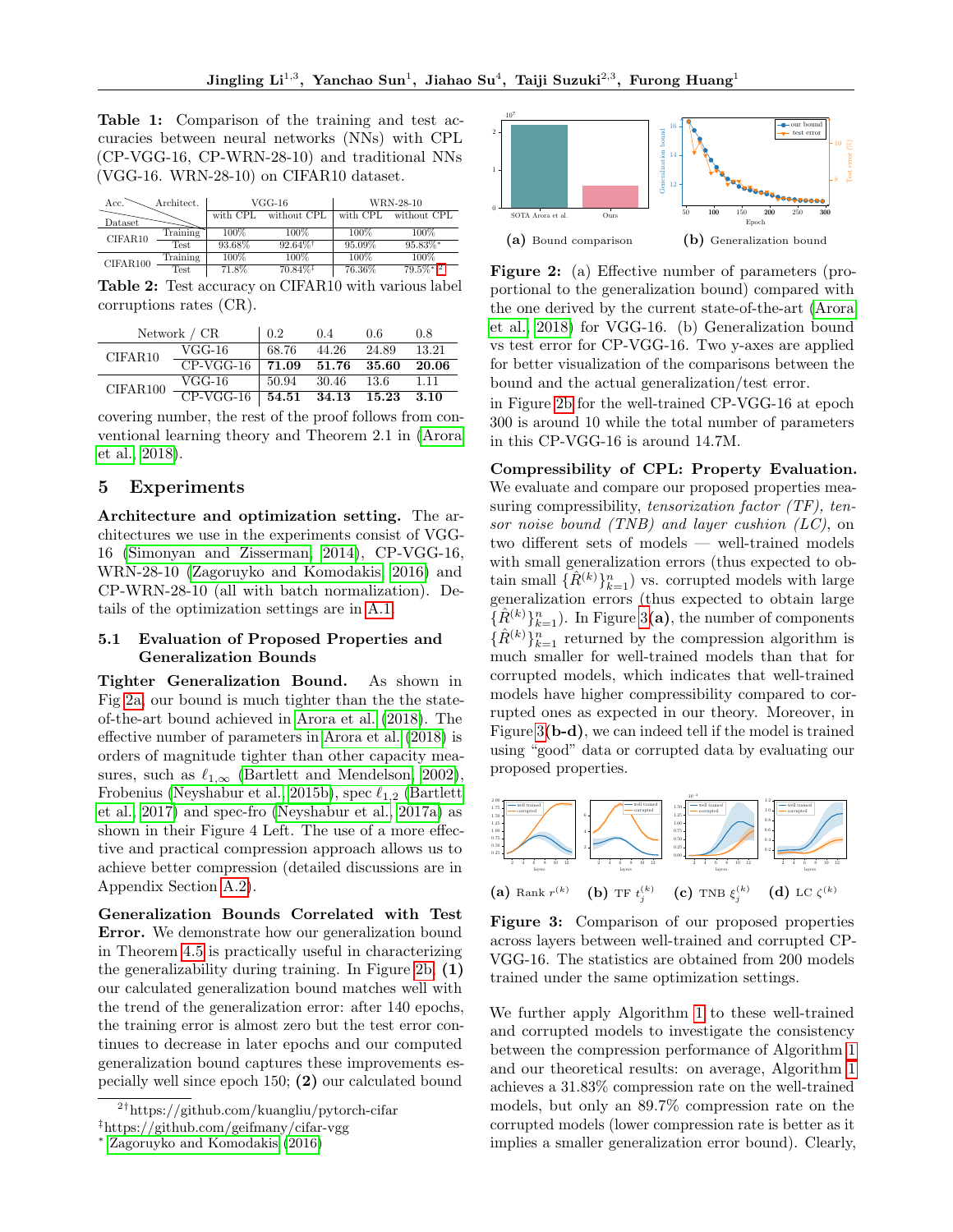<span id="page-7-1"></span>Table 3: Average test accuracy on MNIST over the last ten epochs. Baseline simply denotes training a neural network on the corrupted training set without further processing. PairFlip denotes that the label mistakes can only happen within very similar classes and Symmetric denotes that the label mistakes may happen across different classes uniformly [\(Han et al., 2018\)](#page-8-15).

| Task: Rate        | Baseline<br>(Han et al., 2018) | F-correction<br>(Han et al., 2018) | MentorNet<br>(Jiang et al., $2017$ ) | CТ<br>(Han et al., $2018$ ) | $CT + CPL$       |
|-------------------|--------------------------------|------------------------------------|--------------------------------------|-----------------------------|------------------|
| PairFlip: $45\%$  | $56.52 + 0.55$                 | $0.24 + 0.03$                      | $80.88 + 4.45$                       | $87.63 + 0.21$              | $92.43 \pm 0.01$ |
| Symmetric: 50\%   | $66.05 + 0.61$                 | $79.61 + 1.96$                     | $90.05 \pm 0.30$                     | $91.32 + 0.06$              | $94.70 + 0.05$   |
| Symmetric: $20\%$ | $94.05 \pm 0.16$               | $98.80 + 0.12$                     | $96.70 + 0.22$                       | $97.25 + 0.03$              | $97.91 + 0.01$   |

the low-rank structures in well-trained models allow them to be compressed much further, consistent with our theoretical analysis of Algorithm [1.](#page-4-1)

## <span id="page-7-2"></span>5.2 Generalization Improvement on Real Data Experiments

Expressive Power of Neural Networks with CP layers. As shown in Table [1,](#page-6-5) neural networks equipped with CP layers maintain competitive training and test accuracies.

Generalization Improvements under Label Noise. The memorization effect is directly linked to the deteriorated generalization performance of the network [\(Zhang et al., 2017\)](#page-10-12). Therefore we study how our proposed CPL structure affects the generalizability of a neural network with presence of strong memorization effect — under label noise setting. We assign random labels to a proportion of the training data and train the neural network until convergence. Then we test the network's performance on the uncorrupted test data. As shown in Table [2,](#page-6-2) CP-VGG consistently achieves better generalization performance compared to the traditional VGG under various label corruption ratios.

Our CPL, combined with co-teaching (CT) [\(Han et al.,](#page-8-15) [2018\)](#page-8-15) (the SOTA method for defeating label noise) further improves its performance as shown in Table [3](#page-7-1) where we also compare our method CT+CPL against other different label-noise methods [\(Han et al., 2018\)](#page-8-15). Besides, in Figure [5,](#page--1-3) our method CT+CPL consistently outperforms the SOTA method (CT) with various choices of number of components.

#### <span id="page-7-0"></span>5.3 CPL Is Natural for Compression

Applying CPL for neural network compression is extensively studied in [Su et al.](#page-10-6) [\(2018\)](#page-10-6), therefore we focus on explaining why CPL is natural for compression and analyzing the compressibility of CPLs.

Low Rankness in Neural Networks with CPL vs Traditional Neural Networks. The low rankness of a CP-VGG and a traditional VGG is demonstrated by Figure [4](#page-7-3) where we display the ratios of the number of components with amplitudes above a given threshold 0.2. We clearly see that VGG with CPL exhibits low rankness consistently for all layers while the traditional VGG is not low-rank. Notice that the CP spectrum in each CPL is normalized by dividing the largest amplitude and the CP components of traditional VGG are obtained via explicit CP decompositions with reconstruction error set to 1e-3.

<span id="page-7-3"></span>

Figure 4: Comparison of low rankness (compressibility) across layers between neural networks with CPL and standard neural networks

No Fine-tuning Needed for CPL. Many works using tensor methods for neural network compression require computationally expensive fine-tuning (e.g. 200 epochs end-to-end training on the compressed networks) to recover the compressed network's test performance [Jaderberg et al.](#page-9-4) [\(2014\)](#page-9-4); [Denton et al.](#page-8-1) [\(2014\)](#page-8-1); [Lebedev et al.](#page-9-5) [\(2014\)](#page-9-5); [Kim et al.](#page-9-6) [\(2015\)](#page-9-6); [Garipov et al.](#page-8-2) [\(2016\)](#page-8-2); [Wang et al.](#page-10-5) [\(2018\)](#page-10-5); [Su et al.](#page-10-6) [\(2018\)](#page-10-6). However, the compression we perform does not require any fine tuning since it directly prunes out the components with amplitudes below some given threshold. In experiments, we compress a CP-WRN-28-10, which has the same number of parameters as WRN-28-10, by  $8\times$  with only 0.56% performance drop on CIFAR10 image classification. The full compression results for CP-WRN-28-10 under different cutting-off thresholds are shown in Table [5,](#page--1-2) where components whose amplitudes are under the cutting-off threshold are pruned.

#### 6 Conclusion and Discussion

In this work, we derive a practical compression-based generalization bound via the proposed layerwise structure CP layers, and demonstrate the effectiveness of using tensor methods in theoretical analyses of deep neural networks. With a series of benchmark experiments, we show the practical usage of our generalization bound and the effectiveness of our proposed structure CPL in terms of compression and generalization. A possible future direction is studying the effectiveness of other tensor decomposition methods such as Tucker or Tensor Train.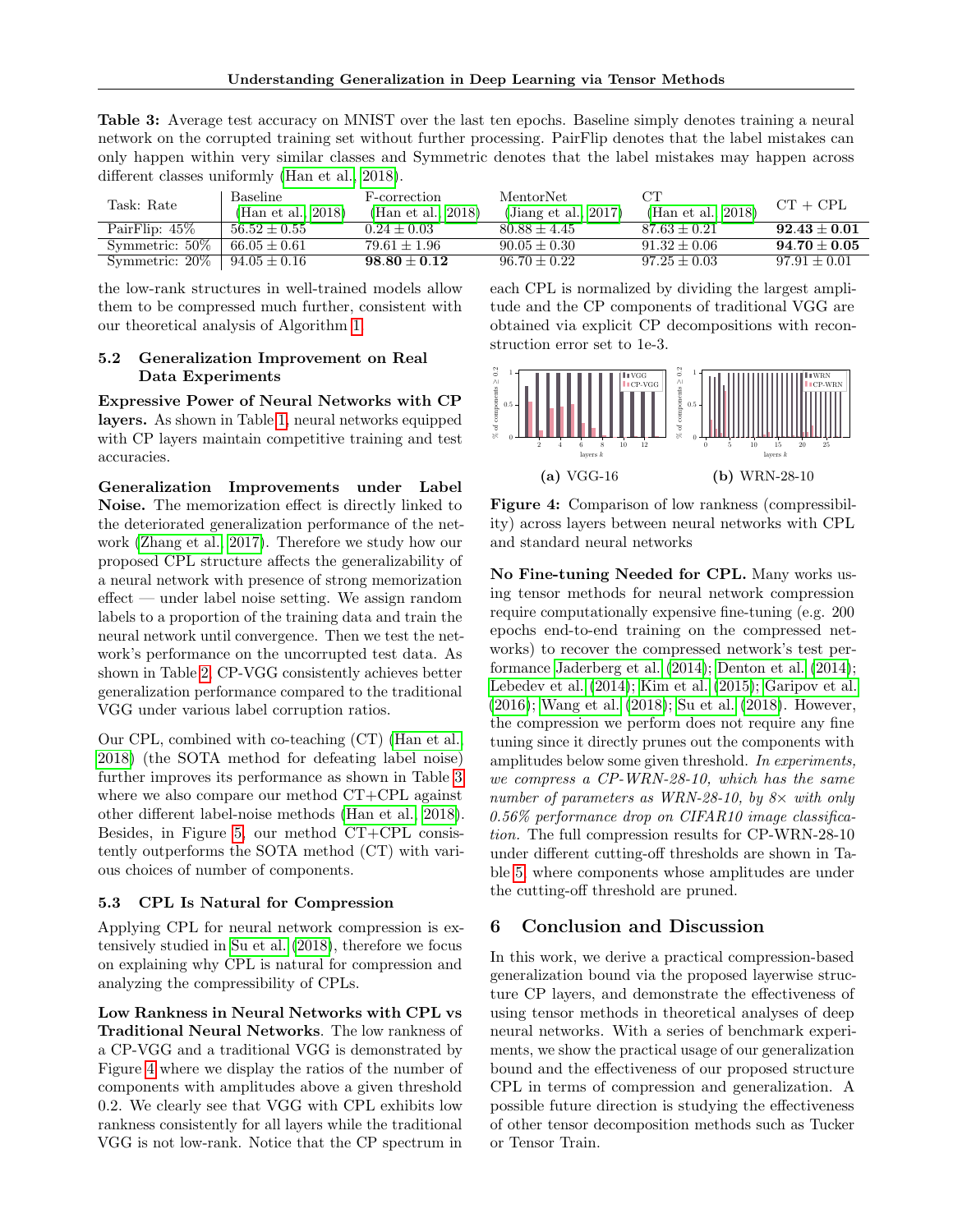#### Acknowledgement

This research was supported by startup fund from Department of Computer Science of University of Maryland, National Science Foundation IIS-1850220 CRII Award 030742- 00001, DOD-DARPA-Defense Advanced Research Projects Agency Guaranteeing AI Robustness against Deception (GARD), Laboratory for Physical Sciences at University of Maryland. This research was also supported in part by JSPS Kakenhi (26280009, 15H05707 and 18H03201), Japan Digital Design and JST-CREST. Huang was also supported by Adobe, Capital One and JP Morgan faculty fellowships. We thank Ziyin Liu for supporting this research with great advice and efforts. We thank Jin-peng Liu, Kai Wang, and Dongruo Zhou for helpful discussions and comments. We thank Jingxiao Zheng for supporting additional computing resources.

#### References

- Anima Anandkumar, Rong Ge, and Majid Janzamin. Guaranteed non-orthogonal tensor decomposition via alternating rank-1 updates. arXiv preprint arXiv:1402.5180, 2014a.
- <span id="page-8-3"></span>Animashree Anandkumar, Rong Ge, Daniel Hsu, Sham M Kakade, and Matus Telgarsky. Tensor decompositions for learning latent variable models. The Journal of Machine Learning Research, 15(1):2773– 2832, 2014b.
- Animashree Anandkumar, Rong Ge, and Majid Janzamin. Learning overcomplete latent variable models through tensor methods. In Conference on Learning Theory (COLT), June 2015.
- <span id="page-8-0"></span>Sanjeev Arora, Rong Ge, Behnam Neyshabur, and Yi Zhang. Stronger generalization bounds for deep nets via a compression approach. 2018.
- <span id="page-8-11"></span>Peter L Bartlett and Shahar Mendelson. Rademacher and gaussian complexities: Risk bounds and structural results. Journal of Machine Learning Research, 3(Nov):463–482, 2002.
- <span id="page-8-4"></span>Peter L Bartlett, Vitaly Maiorov, and Ron Meir. Almost linear vc dimension bounds for piecewise polynomial networks. In Advances in Neural Information Processing Systems, pages 190–196, 1999.
- <span id="page-8-13"></span>Peter L Bartlett, Dylan J Foster, and Matus J Telgarsky. Spectrally-normalized margin bounds for neural networks. In Advances in Neural Information Processing Systems, pages 6240–6249, 2017.
- <span id="page-8-1"></span>Emily L Denton, Wojciech Zaremba, Joan Bruna, Yann LeCun, and Rob Fergus. Exploiting linear structure within convolutional networks for efficient evalua-

tion. In Advances in neural information processing systems, pages 1269–1277, 2014.

- <span id="page-8-8"></span>Simon S Du and Jason D Lee. On the power of overparametrization in neural networks with quadratic activation. arXiv preprint arXiv:1803.01206, 2018.
- <span id="page-8-9"></span>Gintare Karolina Dziugaite and Daniel M Roy. Computing nonvacuous generalization bounds for deep (stochastic) neural networks with many more parameters than training data. arXiv preprint arXiv:1703.11008, 2017.
- <span id="page-8-2"></span>Timur Garipov, Dmitry Podoprikhin, Alexander Novikov, and Dmitry Vetrov. Ultimate tensorization: compressing convolutional and fc layers alike. arXiv preprint arXiv:1611.03214, 2016.
- <span id="page-8-12"></span>Noah Golowich, Alexander Rakhlin, and Ohad Shamir. Size-independent sample complexity of neural networks. arXiv preprint arXiv:1712.06541, 2017.
- <span id="page-8-10"></span>Noah Golowich, Alexander Rakhlin, and Ohad Shamir. Size-independent sample complexity of neural networks. In Sébastien Bubeck, Vianney Perchet, and Philippe Rigollet, editors, Proceedings of the 31st Conference On Learning Theory, volume 75 of Proceedings of Machine Learning Research, pages 297–299. PMLR, 06–09 Jul 2018. URL [http://](http://proceedings.mlr.press/v75/golowich18a.html) [proceedings.mlr.press/v75/golowich18a.html](http://proceedings.mlr.press/v75/golowich18a.html).
- <span id="page-8-7"></span>Alon Gonen and Shai Shalev-Shwartz. Fast rates for empirical risk minimization of strict saddle problems. In COLT, 2017.
- <span id="page-8-15"></span>Bo Han, Quanming Yao, Xingrui Yu, Gang Niu, Miao Xu, Weihua Hu, Ivor Tsang, and Masashi Sugiyama. Co-teaching: Robust training of deep neural networks with extremely noisy labels. In Advances in Neural Information Processing Systems, pages 8536– 8546, 2018.
- <span id="page-8-14"></span>Song Han, Huizi Mao, and William J Dally. Deep compression: Compressing deep neural networks with pruning, trained quantization and huffman coding. arXiv preprint arXiv:1510.00149, 2015.
- <span id="page-8-6"></span>Moritz Hardt, Benjamin Recht, and Yoram Singer. Train faster, generalize better: Stability of stochastic gradient descent. In Proceedings of the 33rd International Conference on International Conference on Machine Learning - Volume 48, ICML'16, pages 1225– 1234. JMLR.org, 2016. URL [http://dl.acm.org/](http://dl.acm.org/citation.cfm?id=3045390.3045520) [citation.cfm?id=3045390.3045520](http://dl.acm.org/citation.cfm?id=3045390.3045520).
- <span id="page-8-5"></span>Nick Harvey, Christopher Liaw, and Abbas Mehrabian. Nearly-tight vc-dimension bounds for piecewise linear neural networks. In Conference on Learning Theory, pages 1064–1068, 2017.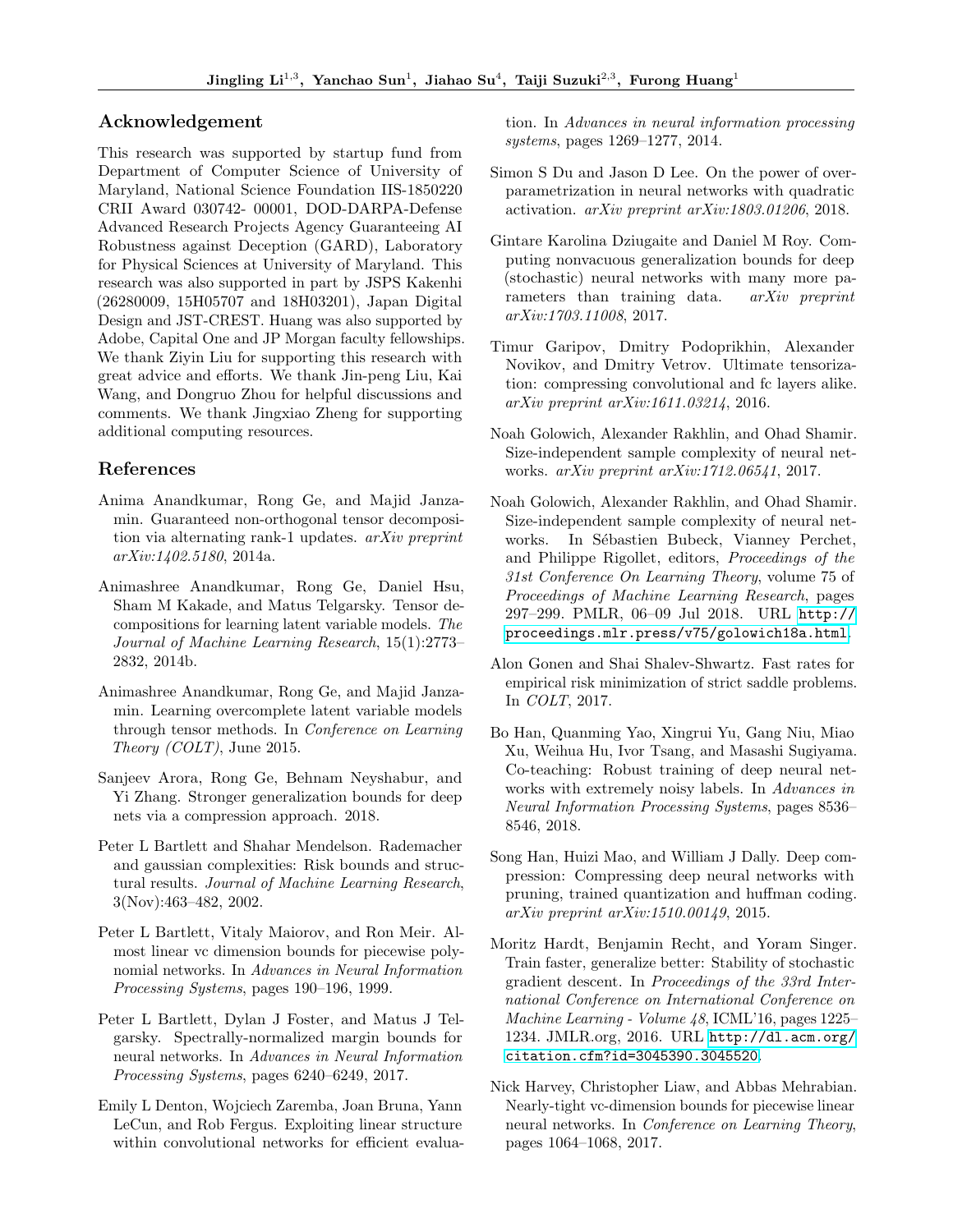- <span id="page-9-0"></span>Kaiming He, Xiangyu Zhang, Shaoqing Ren, and Jian Sun. Deep residual learning for image recognition. In Proceedings of the IEEE Conference on Computer Vision and Pattern Recognition, pages 770–778, 2016.
- <span id="page-9-2"></span>Kurt Hornik, Maxwell Stinchcombe, and Halbert White. Multilayer feedforward networks are universal approximators. Neural networks, 2(5):359–366, 1989.
- <span id="page-9-11"></span>Andrew G Howard, Menglong Zhu, Bo Chen, Dmitry Kalenichenko, Weijun Wang, Tobias Weyand, Marco Andreetto, and Hartwig Adam. Mobilenets: Efficient convolutional neural networks for mobile vision applications. arXiv preprint arXiv:1704.04861, 2017.
- <span id="page-9-8"></span>Furong Huang, UN Niranjan, Mohammad Umar Hakeem, and Animashree Anandkumar. Online tensor methods for learning latent variable models. Journal of Machine Learning Research, 16:2797–2835, 2015.
- <span id="page-9-4"></span>Max Jaderberg, Andrea Vedaldi, and Andrew Zisserman. Speeding up convolutional neural networks with low rank expansions. arXiv preprint arXiv:1405.3866, 2014.
- <span id="page-9-21"></span>Daniel Jakubovitz, Raja Giryes, and Miguel RD Rodrigues. Generalization error in deep learning. arXiv preprint arXiv:1808.01174, 2018.
- <span id="page-9-23"></span>Lu Jiang, Zhengyuan Zhou, Thomas Leung, Li-Jia Li, and Li Fei-Fei. Mentornet: Learning data-driven curriculum for very deep neural networks on corrupted labels. arXiv preprint arXiv:1712.05055, 2017.
- <span id="page-9-19"></span>Kenji Kawaguchi, Leslie Pack Kaelbling, and Yoshua Bengio. Generalization in deep learning. arXiv preprint arXiv:1710.05468, 2017.
- <span id="page-9-12"></span>Nitish Shirish Keskar, Dheevatsa Mudigere, Jorge Nocedal, Mikhail Smelyanskiy, and Ping Tak Peter Tang. On large-batch training for deep learning: Generalization gap and sharp minima. arXiv preprint arXiv:1609.04836, 2016.
- <span id="page-9-6"></span>Yong-Deok Kim, Eunhyeok Park, Sungjoo Yoo, Taelim Choi, Lu Yang, and Dongjun Shin. Compression of deep convolutional neural networks for fast and low power mobile applications. arXiv preprint arXiv:1511.06530, 2015.
- <span id="page-9-7"></span>Tamara G Kolda and Brett W Bader. Tensor decompositions and applications.  $SIAM$  review,  $51(3):455-500$ , 2009.
- <span id="page-9-10"></span>Jean Kossaifi, Aran Khanna, Zachary Lipton, Tommaso Furlanello, and Anima Anandkumar. Tensor contraction layers for parsimonious deep nets. In Computer Vision and Pattern Recognition Workshops (CVPRW), 2017 IEEE Conference on, pages 1940–1946. IEEE, 2017.
- Jean Kossaifi, Yannis Panagakis, Anima Anandkumar, and Maja Pantic. Tensorly: Tensor learning in python. The Journal of Machine Learning Research, 20(1):925–930, 2019.
- <span id="page-9-1"></span>Alex Krizhevsky, Ilya Sutskever, and Geoffrey E Hinton. Imagenet classification with deep convolutional neural networks. In Advances in neural information processing systems, pages 1097–1105, 2012.
- <span id="page-9-22"></span>Joseph B Kruskal. Rank, decomposition, and uniqueness for 3-way and n-way arrays. Multiway data analysis, pages 7–18, 1989.
- <span id="page-9-13"></span>Ilja Kuzborskij and Christoph H. Lampert. Datadependent stability of stochastic gradient descent. In ICML, 2018.
- <span id="page-9-16"></span>John Langford and Rich Caruana. (not) bounding the true error. In Advances in Neural Information Processing Systems, pages 809–816, 2002.
- <span id="page-9-5"></span>Vadim Lebedev, Yaroslav Ganin, Maksim Rakhuba, Ivan Oseledets, and Victor Lempitsky. Speedingup convolutional neural networks using fine-tuned cp-decomposition. arXiv preprint arXiv:1412.6553, 2014.
- <span id="page-9-9"></span>Jialin Li and Furong Huang. Guaranteed simultaneous asymmetric tensor decomposition via orthogonalized alternating least squares. arXiv preprint arXiv:1805.10348, 2018.
- <span id="page-9-15"></span>David A McAllester. Pac-bayesian model averaging. In Proceedings of the twelfth annual conference on Computational learning theory, pages 164–170. ACM, 1999a.
- <span id="page-9-14"></span>David A McAllester. Some pac-bayesian theorems. Machine Learning, 37(3):355–363, 1999b.
- <span id="page-9-3"></span>Hrushikesh N Mhaskar and Tomaso Poggio. Deep vs. shallow networks: An approximation theory perspective. Analysis and Applications, 14(06):829-848, 2016.
- <span id="page-9-18"></span>Behnam Neyshabur, Ruslan R Salakhutdinov, and Nati Srebro. Path-sgd: Path-normalized optimization in deep neural networks. In Advances in Neural Information Processing Systems, pages 2422–2430, 2015a.
- <span id="page-9-17"></span>Behnam Neyshabur, Ryota Tomioka, and Nathan Srebro. Norm-based capacity control in neural networks. In Conference on Learning Theory, pages 1376–1401, 2015b.
- <span id="page-9-20"></span>Behnam Neyshabur, Srinadh Bhojanapalli, David McAllester, and Nathan Srebro. A pac-bayesian approach to spectrally-normalized margin bounds for